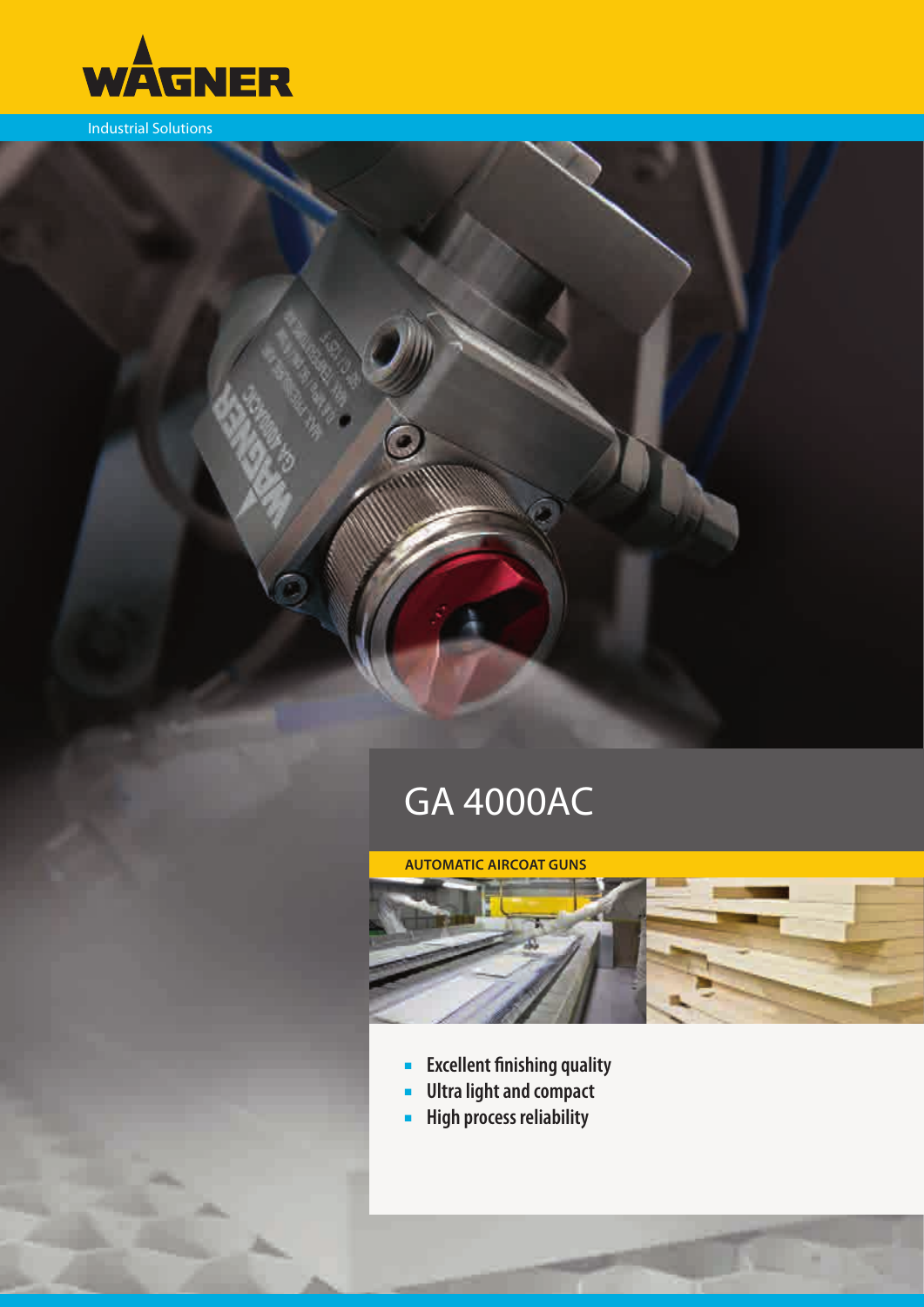## **WAGNER AirCoat - Perfect finishing for high quality surfaces**

## WAGNER AirCoat Technology

POWER AND CONTROL TOGETHER FOR SUPERIOR PERFORmance and finishing results

Airless technology provides **"Power"** : fast application speed, low overspray and high transfer efficiency.

Air Spray technology provides **"Control"** : easy and precise adjustments of the atomizing air and of the fan width, for maximum application versatility and finishing quality.

The right combination of Airless and Air Spray technology together with the unique WAGNER know how results in **AirCoat** technology: perfect finishing, high productivity, soft spray pattern and very high transfer efficiency.



## GA 4000AC technology

 $\overline{6}$ 

The innovative WAGNER automatic AirCoat guns employ our brand new AirCoat atomization process to produce the finest finishing results ever. These guns meet all market demands highest flexibility, ultra light weight, compact dimensions and new long life packing for high process reliability.

 $\overline{8}$ 

 $\overline{9}$ 

- $\overline{1}$ Aircap
- $\overline{2}$ High quality nozzle
- $\overline{3}$ Valve with tungsten carbite seat
- $\overline{4}$ Long life packing cartridge
- $\overline{5}$ Needle (special treatment to reduce wearing)
- 6 Drive (Piston and spring)
- $\overline{7}$ Fan air adjustment
- $\overline{8}$ Material connection
- $\overline{9}$ Air passages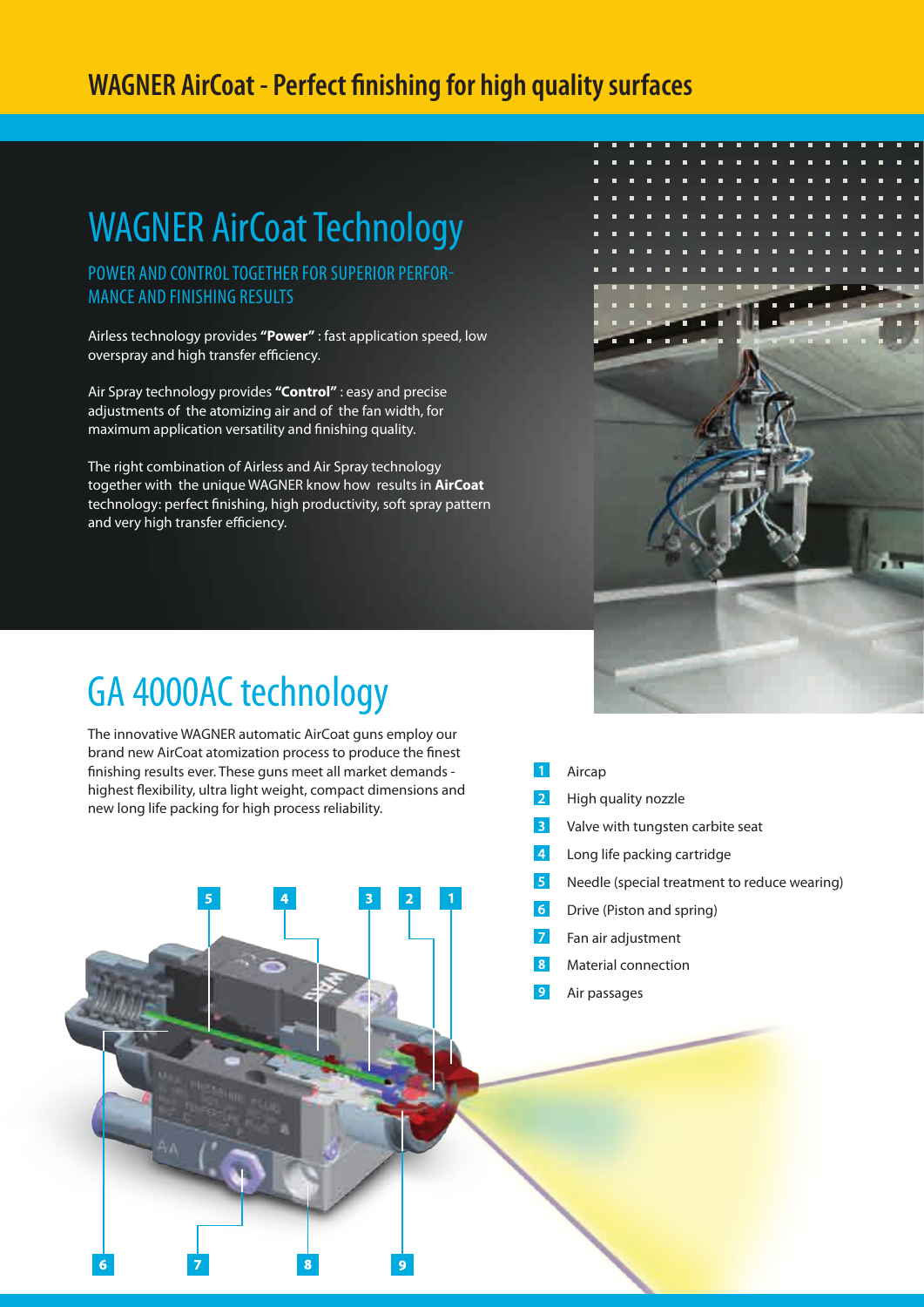## **Great advantages for your business**

# GA 4000AC: Designed for your needs





Metal protection & finishing



### **TYPICAL APPLICATIONS**

Whether laquers for wood finishing, 2K materials for corrosion protection of metals or primers for leather coatings, the new GA 4000AC is perfect for your individual needs!

- Wood and furniture industry
- Corrosion protection
- General metal industry
- Leather coating

### typical fluids

- Stains, varnishes and laquers
- Solvent- and waterbased paints
- PU and Epoxy materials
- 2K materials
- High solid materials
- UV paints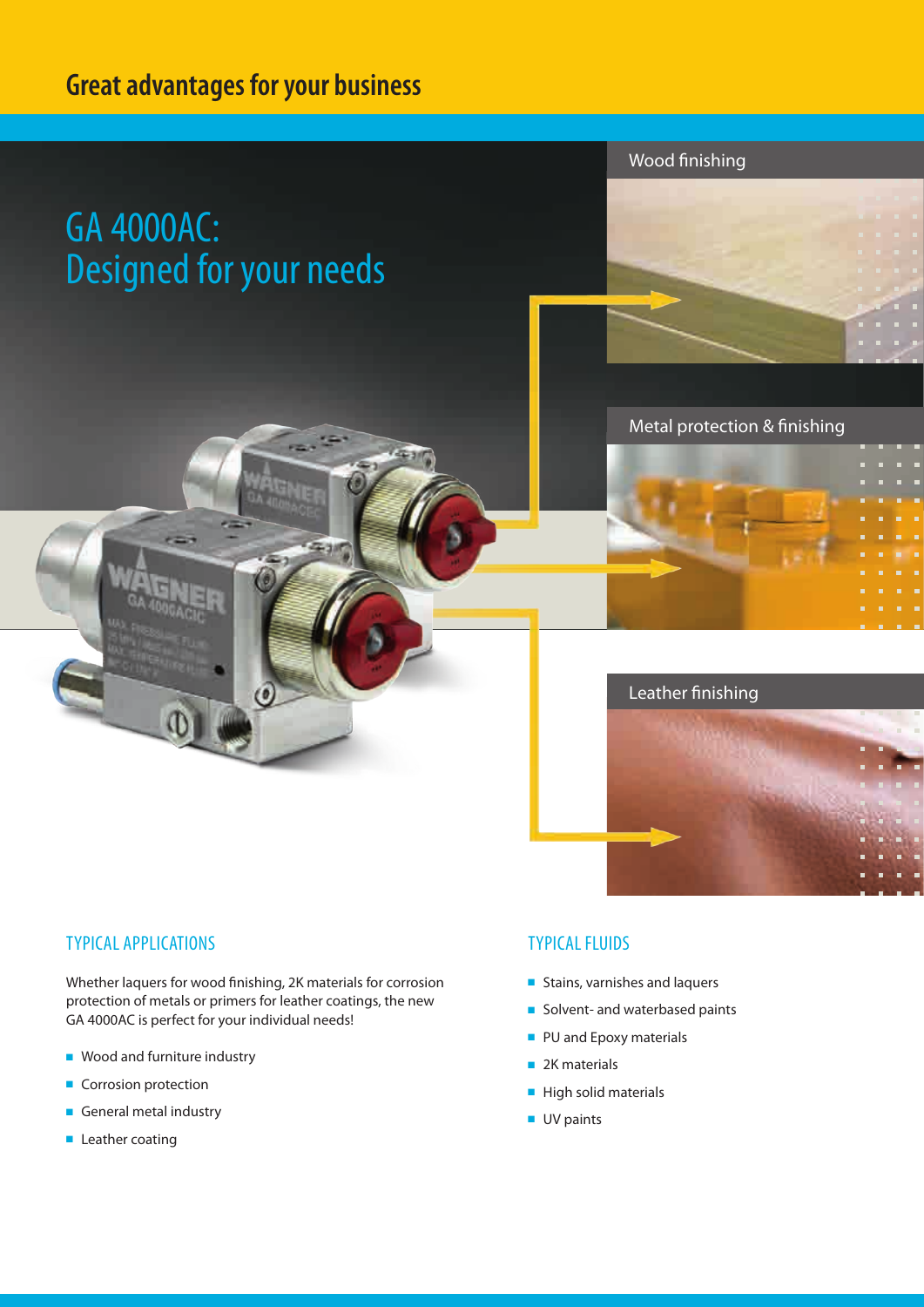## **GA 4000AC - A new generation of automatic AirCoat guns**

## GA 4000AC: crucial advantages!

GA 4000AC revolutionizes the automatic coating processes with excellent finishing quality and transfer efficiencies. The results are an efficient coating process with the best surfaces.

### I 1 I **Fast and constant open-close speed** Fast trigger speed reduces overspray due to closer and more precise trigger positions to the workpiece.

### **Smallest and lightest gun**

The GA 4000AC is the smallest and lightest automatic AirCoat gun on the market. This provides mounting flexibility and fast movement.



#### $|3|$ **Wide range of paints**

All wetted parts are in stainless steel. So the gun is suitable for virtually any kind of paint.

### **A** Best atomization

The new AirCoat atomization provides a softer and smoother spray pattern. Due to the new air cap design, the material pressure is reduced and the spray pattern becomes more homogenous.

### **F** High transfer efficiency

The fine and soft atomization combined with a homogenous particle size guarantees a high transfer efficiency.

### **6** Long lifetime

The new long life packing increases the process reliability and reduces downtime. With the innovative cartridge system, the changing of the packing is simplified and takes only minutes!

### **Fixed settings**

The base plate system maintains the position and all settings for reproducable spraying results.



 $\overline{2}$ 

 $\overline{1}$ 

**Fan air adjustment** Fan air can be adjusted to control the pattern width.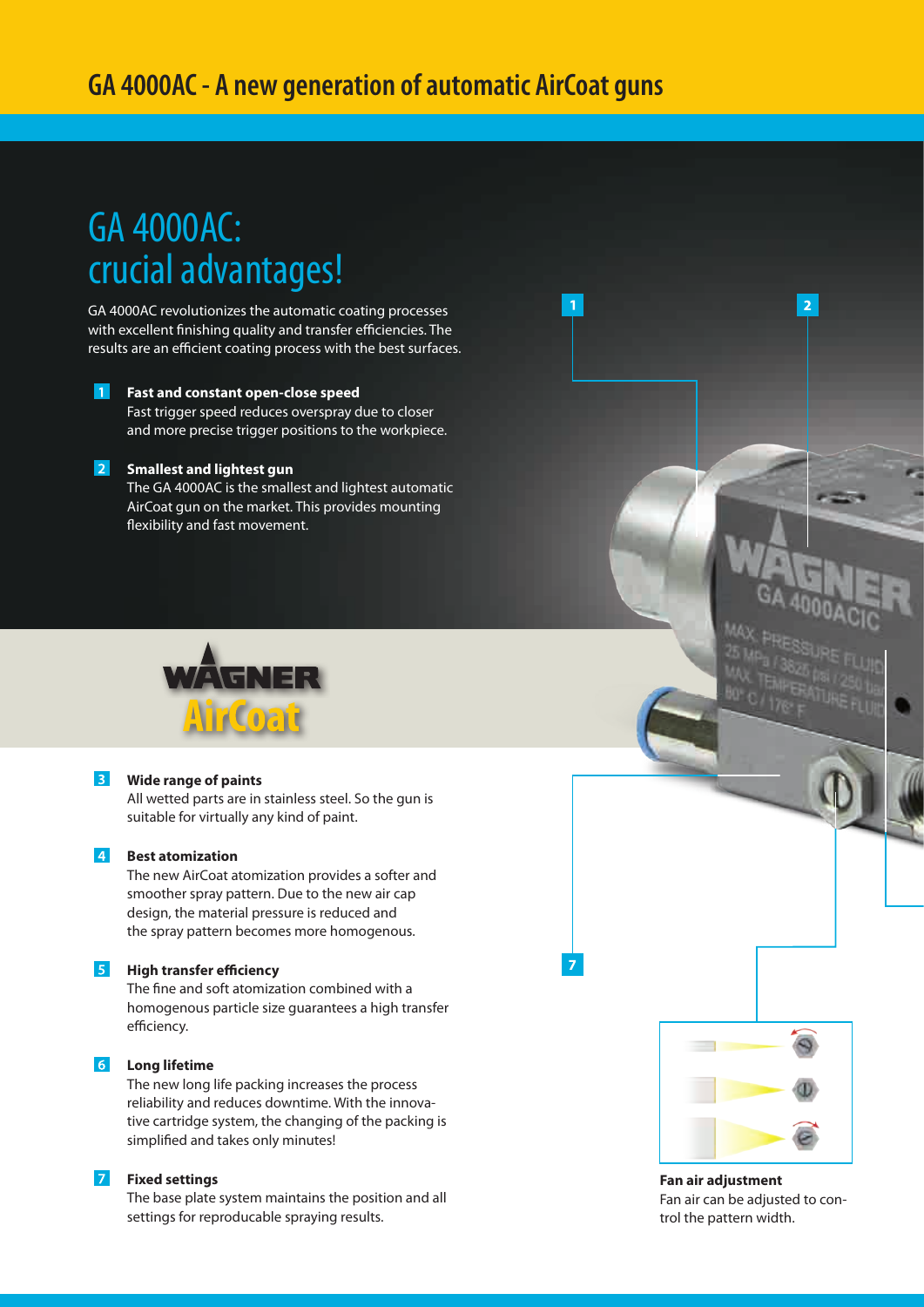



### **Material flow**

By using a simple lock pin the same baseplate is capable of standard feeding or circulation to the needle in both side or rear connections.

Best atomization ever

# WAGNER AirCoat

More than 30 years of experience in AirCoat technology has led to our newest design innovation in atomization systems consisting of nozzles and air caps.

### airless atomization

The specially designed high quality AirCoat nozzle provides the best atomization and lifetime while distributing the material in a uniform pattern to create a perfect finishing result. Soft edges of the spray pattern allow a overlapping of spray tracks while achieving a uniform layer thickness.

### Air spray atomization

The Air spray atomization further increases the quality of the atomization with a soft airflow. Additionally enabling a precise fan width adjustment and keeping the air cap clean even in rough production environments.

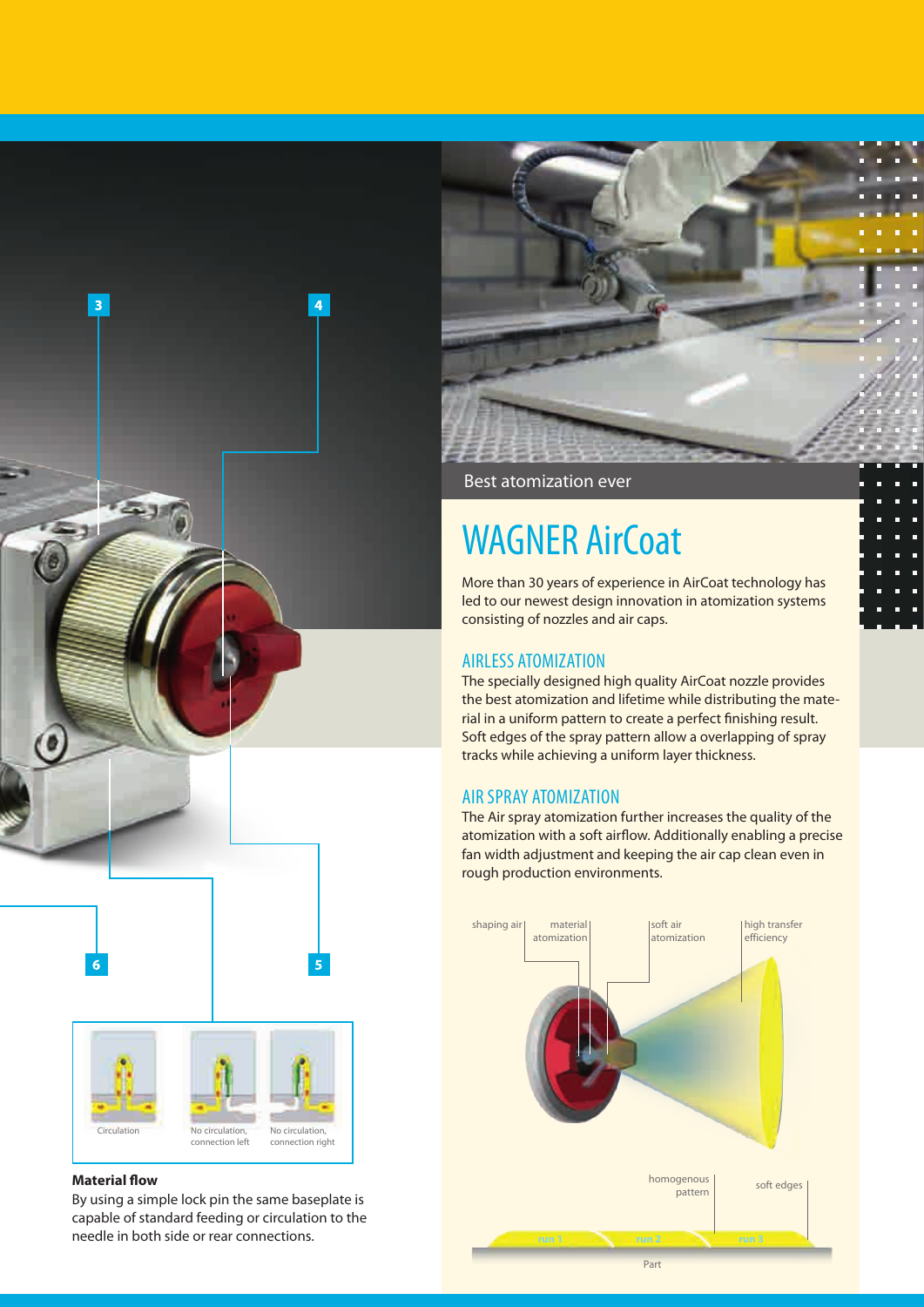## **GA 4000AC the complete range**

## Accessories for highest flexibility

The GA 4000AC is part of a complete modular system. A wide variety of nozzles and aircaps, baseplates with versatile connections and a large range of mounting equipment makes the GA 4000AC an ideal solution suitable for your specific application.











6

#### $\overline{1}$ **Nozzles**

Wide range of flat (ACF)- and round (ACR) spray nozzles for perfect finishing results.

#### $|2|$ **Aircaps**

Red - for low viscosity materials. Blue - for high viscosity materials. Bronze - for easy cleaning - no fan air adjustment

### **<u>B**</u> Lock pin

The lock pin provides the freedom to choose between circulation and no circulation.

### $\vert 4 \vert$ **Packing cartridge**

New long life packing in a cartridge system for easy and fast service.

#### $5<sub>1</sub>$ **Base plates**

Base plates with side / rear connections and a robot base plate ensure maximum flexibility.

#### $6 \mid$ **Mounting devices**

Different gun holders and adapters for each application provide a greater flexibility in mounting the gun.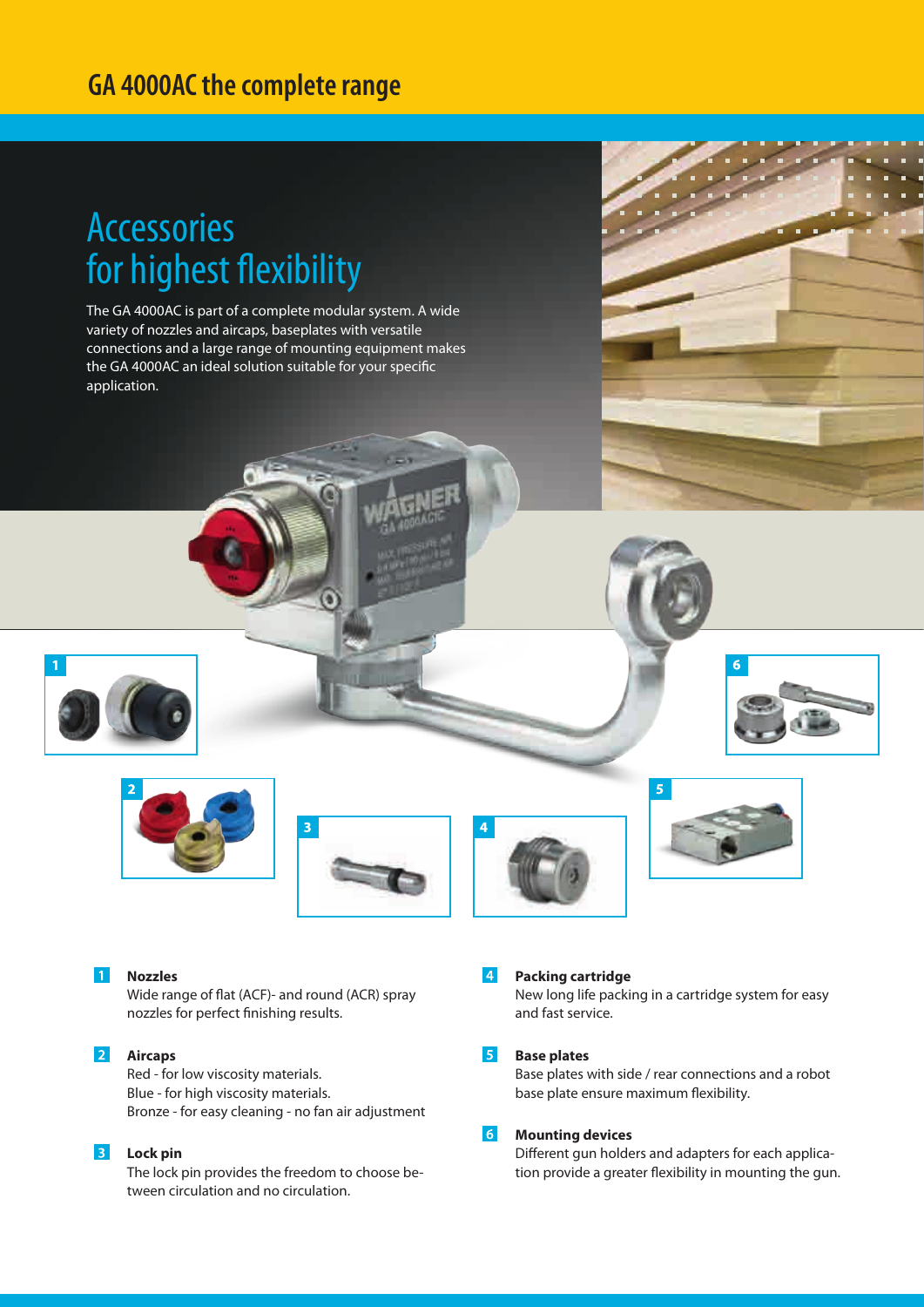## **The right automatic AirCoat gun for your job**

# Select your AirCoat gun

WAGNER offers two different versions of automatic AirCoat guns.

### **Internal controlled (IC) version**

Easy adjustment of the spray pattern by an adjusting screw in the base plate.

### **External controlled (EC) version**

Pattern can be adjusted from the outside with a remote valve.

## GA 4000AC Technical Data

## GA 4000AC

| <b>Technical Data</b>            | <b>GA 4000ACIC</b>                    | <b>GA 4000ACEC</b>                    |
|----------------------------------|---------------------------------------|---------------------------------------|
| <b>Max. material pressure</b>    | 250 bar / 3,625 psi                   | 250 bar / 3,625 psi                   |
| <b>Max. air pressure</b>         | 6 bar / 90 psi                        | $6 \text{ bar} / 90 \text{ psi}$      |
| Trigger speed (open or close)    | 25 ms / 0.025 sec                     | 25 ms / 0.025 sec                     |
| Weight (gun body)                | 481 g / 17 oz                         | 424 g / 14oz                          |
| Weight (ready to spray*)         | 678 g /23 oz                          | 637 g / 22 oz                         |
| <b>Material connection</b>       | <b>BSP 1/4"</b>                       | <b>BSP 1/4"</b>                       |
| <b>Air connection</b>            | BSP 1/8"                              | BSP 1/8"                              |
| <b>Max. material temperature</b> | 80 °C / 176 °F                        | 80 °C / 176 °F                        |
| <b>Wetted parts</b>              | Stainless steel                       | Stainless steel                       |
| <b>Dimensions (gun body)</b>     | $114/45/45$ mm<br>4.5''/1.77''/1.77'' | $100/45/45$ mm<br>4''/1.77''/1.77''   |
| Dimensions (ready to spray*)     | 129/47/60 mm<br>5''/1.85''/2.36''     | $115/45/60$ mm<br>4.5''/1.77''/2.36'' |

\* Includes gun body, base plate, aircap and nozzle



# WAGNER Cobra<sup>®</sup> - No application limits

WAGNER Cobra® is a high pressure double diaphragm pump suitable for AirCoat applications up to 250 bar. The pump is completely sealed from the external atmosphere. The absence of friction, the minimum of shear and almost no pulsation make it perfect for virtually any material and application! An extremely long lifetime guarantees a high process reliability. Suitable up to 5 l/min and ideal for water- and solvent based paints, UV and reactive materials.

**For further information about the WAGNER Cobra® please look in the brochure or vistit us at www.wagner-group.com**